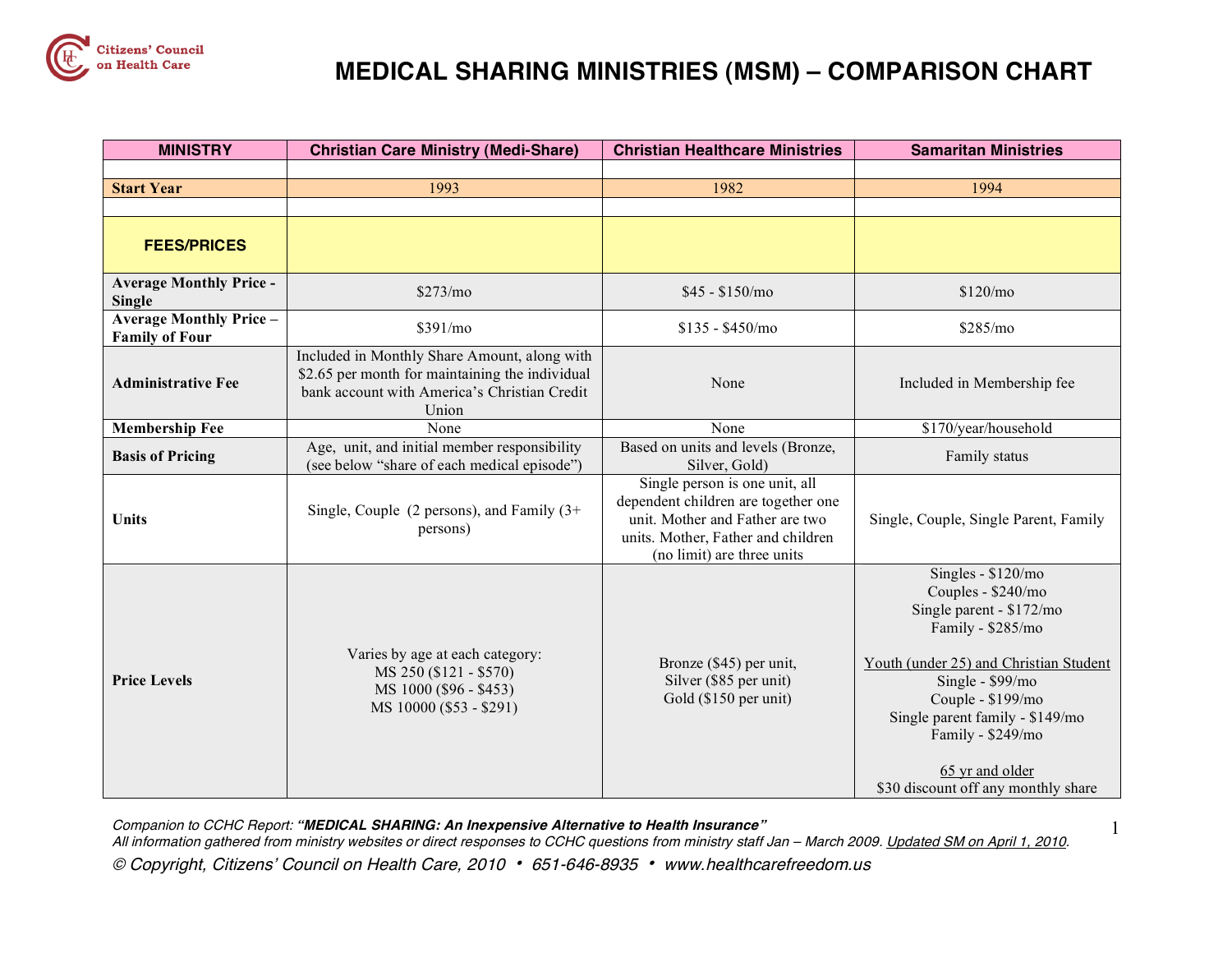|                                                                                   |                                                                                                                                                                                                                                                                                                                                 |                                                                                                                                                                                                                  | amount for each member 65 and older                                                                                                                                                                                                                                                                                                                                                                                                                                 |
|-----------------------------------------------------------------------------------|---------------------------------------------------------------------------------------------------------------------------------------------------------------------------------------------------------------------------------------------------------------------------------------------------------------------------------|------------------------------------------------------------------------------------------------------------------------------------------------------------------------------------------------------------------|---------------------------------------------------------------------------------------------------------------------------------------------------------------------------------------------------------------------------------------------------------------------------------------------------------------------------------------------------------------------------------------------------------------------------------------------------------------------|
| <b>MINISTRY</b>                                                                   | <b>Christian Care Ministry (Medi-Share)</b>                                                                                                                                                                                                                                                                                     | <b>Christian Healthcare Ministries</b>                                                                                                                                                                           | <b>Samaritan Ministries</b>                                                                                                                                                                                                                                                                                                                                                                                                                                         |
| Share of each medical<br>episode before ministry<br>pays (Individual)             | \$250 in MS250<br>\$1,000 in MS1000<br>\$10,000 in MS10000                                                                                                                                                                                                                                                                      | \$500 for Gold<br>\$1,000 for Silver<br>\$5,000 for Bronze                                                                                                                                                       | \$300 for each incident for up to three<br>incidents per calendar year                                                                                                                                                                                                                                                                                                                                                                                              |
| <b>Share of each medical</b><br>episode before ministry<br>begins paying (Family) | \$250 in MS250<br>\$1,000 in MS1000<br>\$10,000 in MS10000                                                                                                                                                                                                                                                                      | \$500 for Gold<br>\$1,000 for Silver<br>\$5,000 for Bronze                                                                                                                                                       | \$300 for each incident. "No limit on<br>how many needs may be submitted<br>within a year. If more than 3 needs are<br>submitted within 12 months, the initial<br>unpublishable amount of \$300 is<br>published for any needs after the first 3<br>needs. Additionally, any discounts the<br>member is able to negotiate are taken<br>from the \$300 initial unpublishable<br>amount first, reducing the amount the<br>member is responsible for."                  |
| <b>Cap on Sharing</b>                                                             | \$1 million per individual per year;<br>\$5 million lifetime maximum                                                                                                                                                                                                                                                            | \$125,000 per medical incident                                                                                                                                                                                   | \$100,000 per person, per incident                                                                                                                                                                                                                                                                                                                                                                                                                                  |
| <b>Secondary to Other</b><br><b>Sources of Payment</b>                            | Yes                                                                                                                                                                                                                                                                                                                             | Unknown                                                                                                                                                                                                          | Yes                                                                                                                                                                                                                                                                                                                                                                                                                                                                 |
| <b>EXCLUSIONS</b>                                                                 |                                                                                                                                                                                                                                                                                                                                 |                                                                                                                                                                                                                  |                                                                                                                                                                                                                                                                                                                                                                                                                                                                     |
| <b>Pre-Existing Conditions</b><br>Policy                                          | Conditions that are not cured prior to<br>membership are not shared while a member,<br>unless the member has faithfully shared for 12<br>months and the condition had gone for 36<br>months without treatment or symptoms.<br>However, there are exceptions to the time<br>limits and limits on eligible amounts for<br>sharing | Costs for bills received to treat pre-<br>existing conditions can be shared on<br>"Prayer Page" of monthly newsletter.<br>Other members may voluntarily<br>contribute above regular monthly gift<br>to ministry. | "Pre-existing conditions are not<br>normally publishable unless the<br>member goes 12 months without<br>symptoms of treatment. However,<br>many pre-existing needs are published<br>as Special Prayer Nees through our<br>monthly newsletter and members are<br>encouraged to send a suggested free<br>will offering to the members with these<br>needs." However, no needs will be<br>published related to pre-existing heart<br>conditions, cancer, and diabetes. |
| Percent who apply who                                                             | 5 percent                                                                                                                                                                                                                                                                                                                       | All accepted                                                                                                                                                                                                     | 0 percent. No one is denied if they are                                                                                                                                                                                                                                                                                                                                                                                                                             |

Companion to CCHC Report: **"MEDICAL SHARING: An Inexpensive Alternative to Health Insurance"** All information gathered from ministry websites or direct responses to CCHC questions from ministry staff Jan – March 2009. Updated SM on April 1, 2010. © Copyright, Citizens' Council on Health Care, 2010 • 651-646-8935 • www.healthcarefreedom.us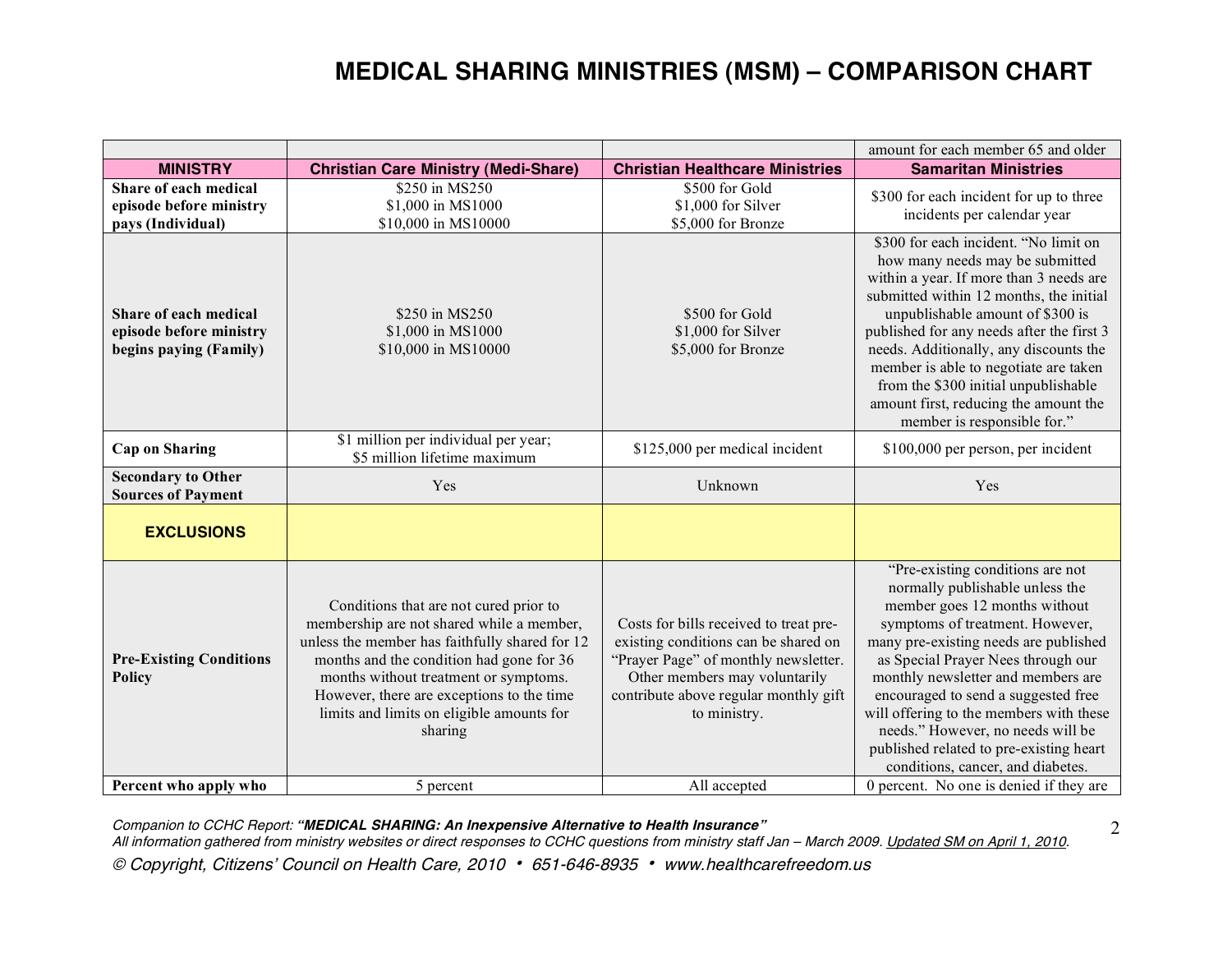| are not eligible                            |                                                                                                                                                                                                                                                                                                                                                                                       |                                                                                                                                             | able to agree to the statements of                                                                                                                                                                                                                                                    |
|---------------------------------------------|---------------------------------------------------------------------------------------------------------------------------------------------------------------------------------------------------------------------------------------------------------------------------------------------------------------------------------------------------------------------------------------|---------------------------------------------------------------------------------------------------------------------------------------------|---------------------------------------------------------------------------------------------------------------------------------------------------------------------------------------------------------------------------------------------------------------------------------------|
|                                             |                                                                                                                                                                                                                                                                                                                                                                                       |                                                                                                                                             | beliefs on the application.                                                                                                                                                                                                                                                           |
| <b>MINISTRY</b>                             | <b>Christian Care Ministry (Medi-Share)</b>                                                                                                                                                                                                                                                                                                                                           | <b>Christian Healthcare Ministries</b>                                                                                                      | <b>Samaritan Ministries</b>                                                                                                                                                                                                                                                           |
| Underwriting                                | "Applicants who have a history of serious<br>medical conditions(s), who are significantly<br>overweight or who are at significant risk for<br>major disease may not qualify for Medi-Share<br>membershipFailure to disclose medical or<br>lifestyle information that might disqualify the<br>applicant may result in future termination of<br>membership and needs not being shared." | None. Members not dropped or<br>prices increased for sickness or age.                                                                       | "As long as you meet the requirements<br>in this section, membership will not be<br>refused on the basis of present health<br>status. However we have chosen to<br>publish for sharing certain types of<br>needs and to not publish others."                                          |
| <b>Entrance Criteria</b>                    | Must have verifiable Christian testimony<br>indicating personal relationship with Christ,<br>attend and actively support a fellowship of<br>believers, not engage in pre-marital or<br>extramarital sex, and cannot use tobacco or<br>illegal drugs. Must not abuse legal drugs or<br>alcohol.                                                                                        | Must declare themselves to be<br>Christians living by biblical<br>standards & no tobacco is allowed.                                        | A born-again Christian who regularly<br>attends church, abstains from alcohol or<br>drinks in extreme moderation, abstains<br>from illegal drugs, tobacco use and sex<br>outside of heterosexual marriage. A<br>pastor must sign a statement confirming<br>applicant's qualifications |
| <b>ACCESS</b>                               |                                                                                                                                                                                                                                                                                                                                                                                       |                                                                                                                                             |                                                                                                                                                                                                                                                                                       |
| <b>Network</b>                              | Penalties for using non-PPO providers                                                                                                                                                                                                                                                                                                                                                 | None                                                                                                                                        | N/A                                                                                                                                                                                                                                                                                   |
| <b>Access to Treatment</b>                  | Members have voted to not share expenses for<br>a list of specific services and conditions listed<br>in their Guidelines.                                                                                                                                                                                                                                                             | Non AMA treatment for conditions,<br>chiropractic, cosmetic surgery<br>excepting as a result of accidents or<br>for surgical reconstruction | Guidelines list "Miscellaneous Items<br>Not Shared" including infertility<br>expenses, suicide, preventive care,<br>abortion, mental illness, etc.                                                                                                                                    |
| <b>Access to alternative</b><br>treatment?  | Only if pre-approved in accordance with Medi-<br>Share guidelines.                                                                                                                                                                                                                                                                                                                    | AMA approved treatment                                                                                                                      | Only with prior written approval from<br>MSM, "though almost all needs fro<br>which the member is able to<br>demonstrate a comparable or lower cost<br>to standard treatments are published."                                                                                         |
| <b>Available to Medicare</b><br>recipients? | Sharing limited to \$50,000 per year and based<br>on difference between Medicare's allowable<br>charges and the actual payments made by<br>Medicare. Medicare enrollment required.                                                                                                                                                                                                    | Yes, but must be enrolled in<br>Medicare parts A and B.                                                                                     | Yes                                                                                                                                                                                                                                                                                   |
| <b>Prescriptions</b>                        | "ScriptSave" prescription discount card                                                                                                                                                                                                                                                                                                                                               | Partners wth companies that offer                                                                                                           | All inpatient prescriptions published;                                                                                                                                                                                                                                                |

Companion to CCHC Report: **"MEDICAL SHARING: An Inexpensive Alternative to Health Insurance"** All information gathered from ministry websites or direct responses to CCHC questions from ministry staff Jan – March 2009. Updated SM on April 1, 2010. © Copyright, Citizens' Council on Health Care, 2010 • 651-646-8935 • www.healthcarefreedom.us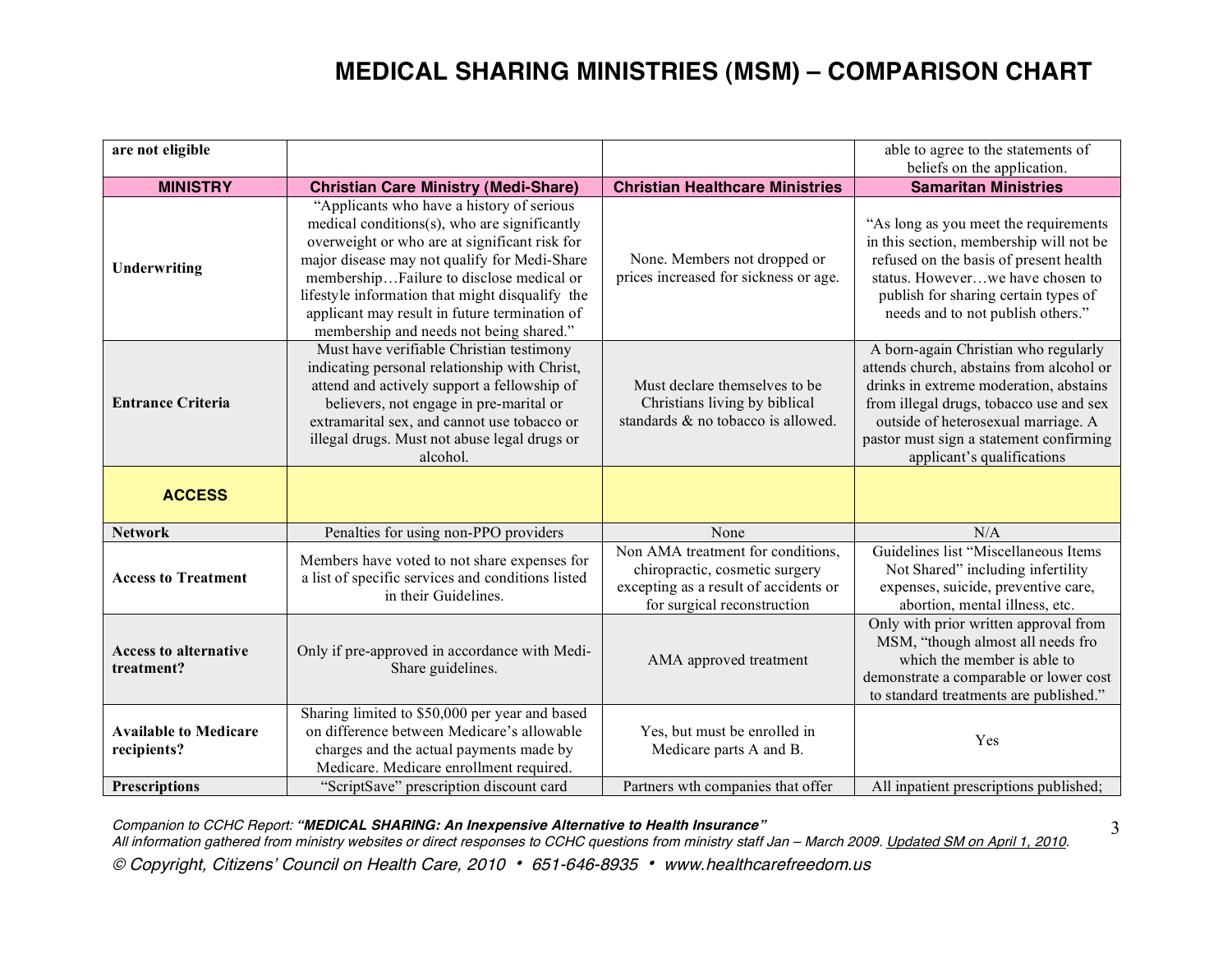|                                                      |                                             | discounts on prescriptions. A free<br>prescription card is available for<br>interested members. These is no<br>discount guarantee or set discount | prescribed medication published only<br>for 60 days from first prescription; no<br>publication of prescriptions for<br>maintenance of chronic or recurring                                                                                                                                    |
|------------------------------------------------------|---------------------------------------------|---------------------------------------------------------------------------------------------------------------------------------------------------|-----------------------------------------------------------------------------------------------------------------------------------------------------------------------------------------------------------------------------------------------------------------------------------------------|
| <b>MINISTRY</b>                                      | <b>Christian Care Ministry (Medi-Share)</b> | amount.<br><b>Christian Healthcare Ministries</b>                                                                                                 | conditions.<br><b>Samaritan Ministries</b>                                                                                                                                                                                                                                                    |
| <b>SHARING</b>                                       |                                             |                                                                                                                                                   |                                                                                                                                                                                                                                                                                               |
| <b>Largest Need Shared</b>                           | \$661,421 (cancer)                          | \$1.6 million                                                                                                                                     | \$1,292,769.26 (as of Dec $31st$ 2008)                                                                                                                                                                                                                                                        |
| <b>Total Payments Shared</b><br>to date (12/31/08)   | \$345,000,000                               | $>\$500,000,000$                                                                                                                                  | \$169,012,243.88                                                                                                                                                                                                                                                                              |
| <b>Total Bills Submitted to</b><br>date              | Approx. \$90,000,000                        | $>\$1,000,000,000$                                                                                                                                | \$412,600,584.02 (as of Dec 31, 2008).<br>"This is the amount of bills bills [and]<br>does not account for discounts received<br>on these needs and includes<br>unpublishable needs that were<br>submitted including a large number of<br>needs that we submitted as Special<br>Prayer Needs" |
| <b>SERVED</b>                                        |                                             |                                                                                                                                                   |                                                                                                                                                                                                                                                                                               |
| <b>Total # of Households</b><br><b>Served</b>        | 12,291                                      | 35,000                                                                                                                                            | 13,068                                                                                                                                                                                                                                                                                        |
| Total # of Individuals<br><b>Served</b>              | >38,000                                     | 80,000                                                                                                                                            | 41,768                                                                                                                                                                                                                                                                                        |
| <b>Highest # of Individuals</b><br>Served (and year) | Data Unavailable                            | 80,000 (1993-1997)                                                                                                                                | 42,821 (2008)                                                                                                                                                                                                                                                                                 |
| Lowest # of Individuals<br>Served (and year)         | Approx. 1,700 (1993)                        | 300 (1982)                                                                                                                                        | 20-25 (1994)                                                                                                                                                                                                                                                                                  |
| <b>Current # of Individuals</b><br><b>Served</b>     | 35,700                                      | Approx. 25,000                                                                                                                                    | 42,821                                                                                                                                                                                                                                                                                        |
| <b>Highest # of Households</b><br>Served (and year)  | 18,000 (2005)                               | 35,000 (1993-1997)                                                                                                                                | 13,362 (2008)                                                                                                                                                                                                                                                                                 |
| Serve missionaries?                                  | Not mentioned on website                    | Yes, website specifically mentions                                                                                                                | Yes, website specifically mentions                                                                                                                                                                                                                                                            |

Companion to CCHC Report: **"MEDICAL SHARING: An Inexpensive Alternative to Health Insurance"** All information gathered from ministry websites or direct responses to CCHC questions from ministry staff Jan – March 2009. Updated SM on April 1, 2010. © Copyright, Citizens' Council on Health Care, 2010 • 651-646-8935 • www.healthcarefreedom.us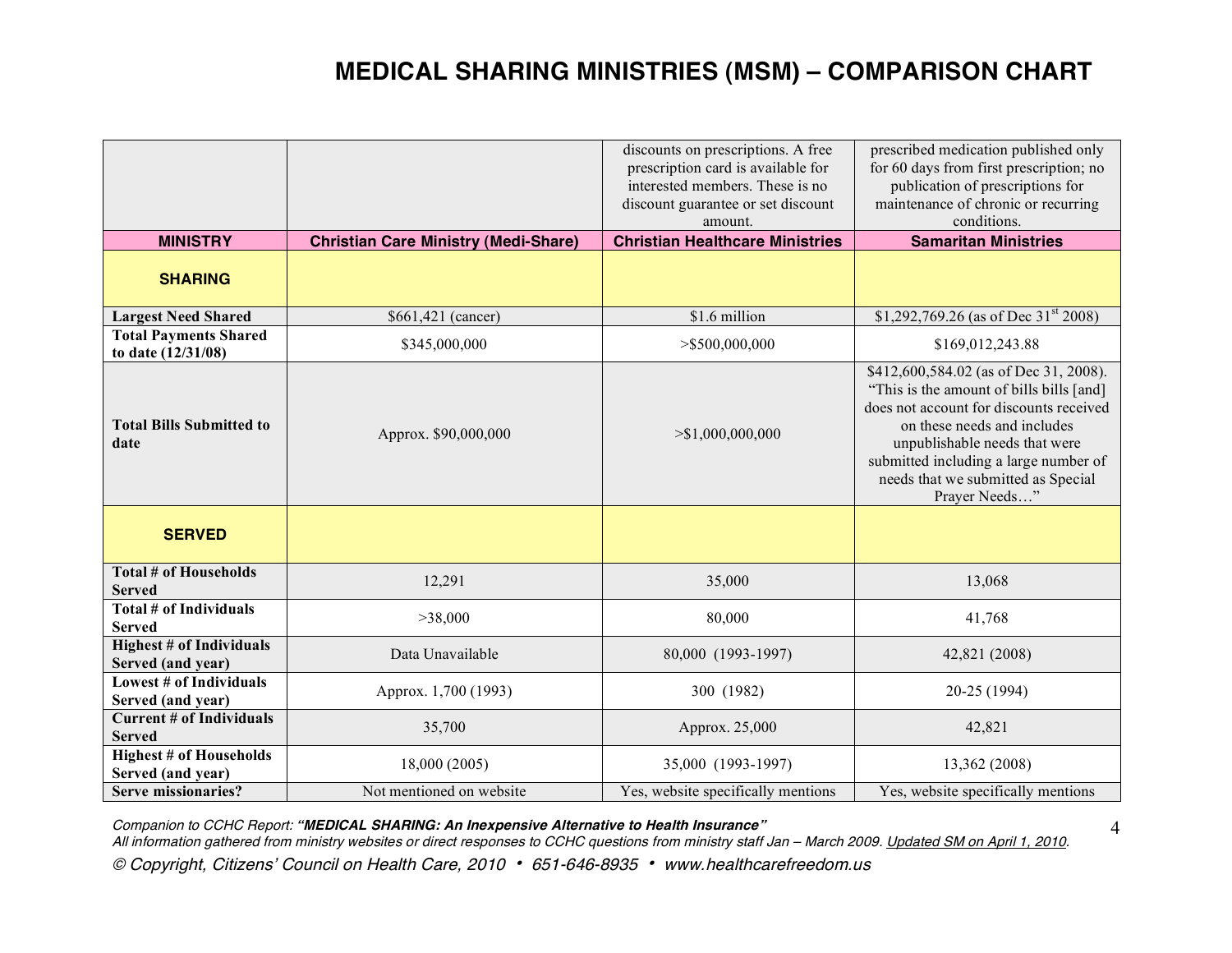| <b>MINISTRY</b>                                                               | <b>Christian Care Ministry (Medi-Share)</b>                                                                                                                                                                                                                                                           | <b>Christian Healthcare Ministries</b>                                                                                     | <b>Samaritan Ministries</b>                                               |
|-------------------------------------------------------------------------------|-------------------------------------------------------------------------------------------------------------------------------------------------------------------------------------------------------------------------------------------------------------------------------------------------------|----------------------------------------------------------------------------------------------------------------------------|---------------------------------------------------------------------------|
| <b>Lowest # of Households</b><br>Served (and year)                            | Approx. 500 (1993)                                                                                                                                                                                                                                                                                    | 100 (1982)                                                                                                                 | 10(1994)                                                                  |
| <b>Current # of Households</b><br><b>Served</b>                               | 11,700                                                                                                                                                                                                                                                                                                | Approx. 9,000                                                                                                              | 13,362                                                                    |
| <b>Available to non-citizens</b>                                              | Not unless a permanent resident with a visa or<br>green card and Social Security Number                                                                                                                                                                                                               | Yes                                                                                                                        | Yes                                                                       |
| <b>STATE STATS</b>                                                            |                                                                                                                                                                                                                                                                                                       |                                                                                                                            |                                                                           |
| Serving in how many<br><b>States</b>                                          | 49 (not Montana)                                                                                                                                                                                                                                                                                      | 50                                                                                                                         | 50                                                                        |
| <b>States where insurance</b><br>department is making<br>operations difficult | Illinois, Oklahoma                                                                                                                                                                                                                                                                                    | None                                                                                                                       | None                                                                      |
| <b>State with most</b><br>subscribers/members                                 | Texas                                                                                                                                                                                                                                                                                                 | Ohio and Texas alternate                                                                                                   | Indiana                                                                   |
| <b>State with least</b><br>subscribers/members                                | Rhode Island                                                                                                                                                                                                                                                                                          | Rhode Island and Hawaii                                                                                                    | D.C., Guam, Virgin Islands,<br>Puerto Rico, Hawaii                        |
| <b>PAYMENT PROCESS</b>                                                        |                                                                                                                                                                                                                                                                                                       |                                                                                                                            |                                                                           |
| <b>Waiting period after</b><br>joining before a bill can<br>be submitted      | 30 days, except for accidental injuries                                                                                                                                                                                                                                                               | 45 days, except for emergencies                                                                                            | 90 days                                                                   |
| Average wait before<br>payment begins after a<br>bill is submitted            | CCM does not pay members' bills; it facilitates<br>matching a member's bill with other member(s)<br>who give their monthly share. From the date a<br>need is approved for sharing, it takes 60-90<br>days for the bill to be paid by other members.<br>Approval process itself takes approx. 30 days. | "In general, eligible medical geeds<br>are shared by CHM members in the<br>order they are received at the [CHM]<br>office" | It takes 30-60 days to publish need after<br>patient submits bills to MSM |
| <b>Bill submitted to MSM</b><br>by whom?                                      | Doctor/Hospital                                                                                                                                                                                                                                                                                       | Patient                                                                                                                    | Patient                                                                   |
| <b>Payment method</b>                                                         | Members pay MSM via an individual account                                                                                                                                                                                                                                                             | Member gifts are placed into a                                                                                             | Directly to member in need, as directed                                   |

Companion to CCHC Report: **"MEDICAL SHARING: An Inexpensive Alternative to Health Insurance"** All information gathered from ministry websites or direct responses to CCHC questions from ministry staff Jan - March 2009. Updated SM on April 1, 2010. © Copyright, Citizens' Council on Health Care, 2010 • 651-646-8935 • www.healthcarefreedom.us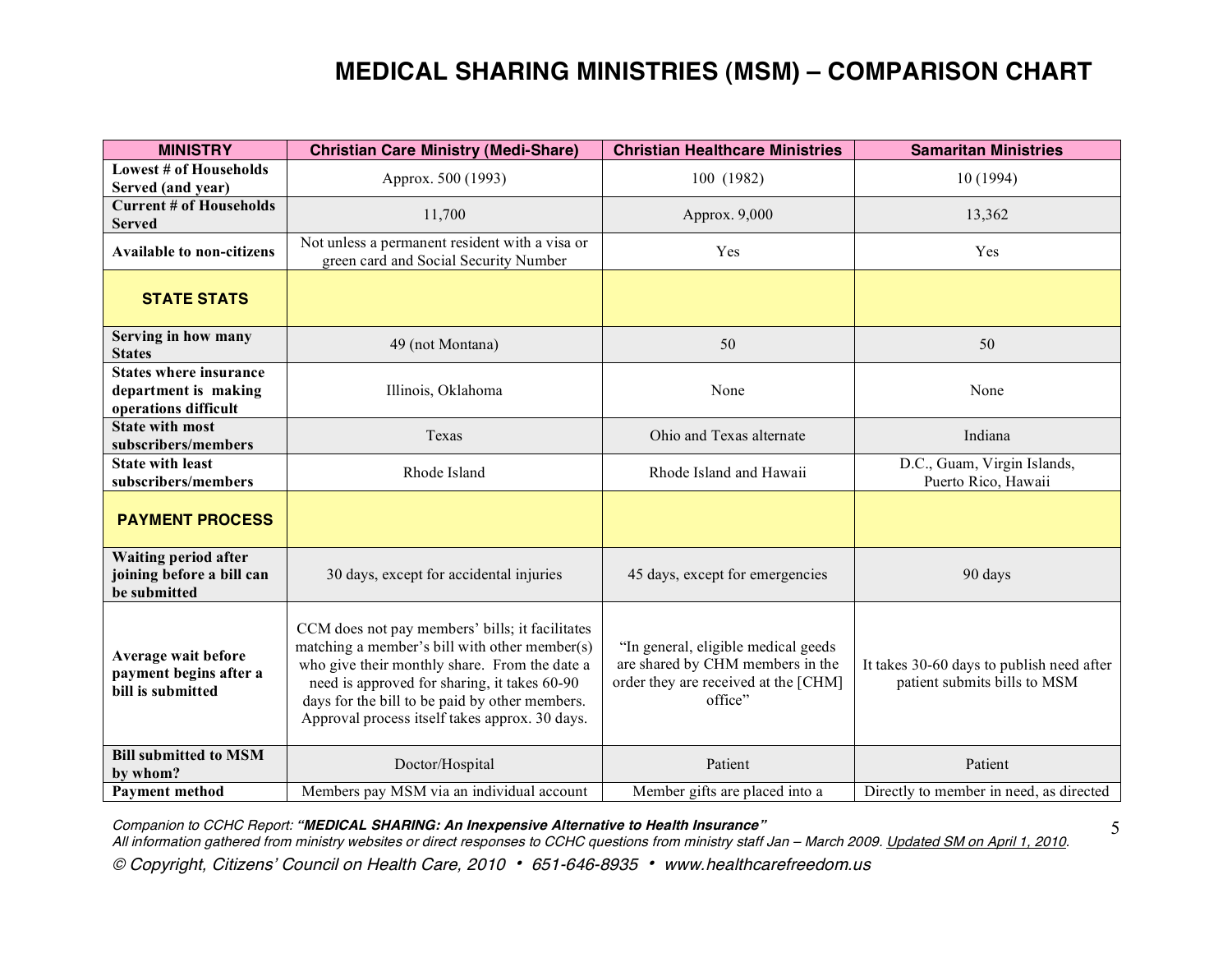|                                                                                                           | with America's Christian Credit Union                                                                                                                                                                                                                                                                                                                 | Member Escrow Account. DE & MD<br>members send payment elsewhere                                                                                                                                                      | by the Christian Health Care Newsletter                                                                                                                                                                                      |
|-----------------------------------------------------------------------------------------------------------|-------------------------------------------------------------------------------------------------------------------------------------------------------------------------------------------------------------------------------------------------------------------------------------------------------------------------------------------------------|-----------------------------------------------------------------------------------------------------------------------------------------------------------------------------------------------------------------------|------------------------------------------------------------------------------------------------------------------------------------------------------------------------------------------------------------------------------|
| <b>MINISTRY</b>                                                                                           | <b>Christian Care Ministry (Medi-Share)</b>                                                                                                                                                                                                                                                                                                           | <b>Christian Healthcare Ministries</b>                                                                                                                                                                                | <b>Samaritan Ministries</b>                                                                                                                                                                                                  |
| <b>OTHER INFO</b>                                                                                         |                                                                                                                                                                                                                                                                                                                                                       |                                                                                                                                                                                                                       |                                                                                                                                                                                                                              |
| <b>Share Payment Tax-</b><br><b>Deductible as Donation,</b><br>or Medical or Insurance<br><b>Expense?</b> | No, except in Missouri where the amount is<br>deductible from state income taxes.                                                                                                                                                                                                                                                                     | Monthly gift amount is not tax<br>deductible, however, all "extra<br>giving" above the minimum monthly<br>gift qualifies as a charitable<br>contribution.                                                             | No, except in Missouri where the<br>amount is deductible from state income<br>taxes. However, all 'extra donations'<br>(such as Special Prayer Needs) made<br>through the office as a 501©3 ministry<br>are tax deductible." |
| <b>Extra Sharing Gifts</b><br>from members                                                                | Monthly publication lists members with need<br>ineligible for sharing. Extra Blessing Gifts can<br>be sent directly to members on the list, or sent<br>to the ministry where they are distributed<br>monthly on prorated basis                                                                                                                        | Members regularly send the ministry<br>extra gifts, ranging from \$5 to<br>\$10,000.                                                                                                                                  | Needs that do not meet the Guidelines<br>may be eligible for publication as<br>Special Prayer Needs that members<br>may give to.                                                                                             |
| <b>Balancing Needs with</b><br><b>Available Sharing</b><br><b>Dollars</b>                                 | "If approved needs exceed the shares submitted<br>by members in a particular month, then the<br>time to share needs may grow slightly. This<br>has happened one month out of the last 12, so<br>the time to share has been dropping.<br>Ultimately, if the length of time to share a need<br>grows, then the monthly share amounts are<br>increased." | "We pay all eligible needs submitted<br>for sharing. A larger amount of bills<br>presented can cause the stream to go<br>slower but we are committed to<br>sharing all eligible needs."                               | "If all needs cannot be met, we use a<br>prorating method to evenly distribute<br>the burden."                                                                                                                               |
| <b>Negotiated Discounts by</b><br><b>MSM</b> or member?                                                   | Member and MSM                                                                                                                                                                                                                                                                                                                                        | Member; Use of MSM Reductions<br>Department                                                                                                                                                                           | Member, and "The Karis Group" a<br>third party bill negotiation ministry                                                                                                                                                     |
| Other programs                                                                                            | <b>Guided Care Department</b> , a wellness<br>program (Restore) and a disability sharing<br>program (Manna)                                                                                                                                                                                                                                           | Brother's Keeper Ministry to meet<br>catastrophic needs beyond \$125,000,<br>up to \$1 million (if contribute<br>approx. \$100 extra per year for nine<br>years) Prayer Page for help with<br>pre-existing conditions | "Save to Share" for needs above<br>\$100,000; SamaritanMV (motor<br>vehicles) and a sponsorship program<br>for those unable to pay full share and<br>annual fee.                                                             |
| Leadership                                                                                                | <b>Board of Directors</b>                                                                                                                                                                                                                                                                                                                             | <b>Board of Trustees</b>                                                                                                                                                                                              | <b>Board of Directors</b>                                                                                                                                                                                                    |

Companion to CCHC Report: **"MEDICAL SHARING: An Inexpensive Alternative to Health Insurance"** All information gathered from ministry websites or direct responses to CCHC questions from ministry staff Jan – March 2009. Updated SM on April 1, 2010. © Copyright, Citizens' Council on Health Care, 2010 • 651-646-8935 • www.healthcarefreedom.us